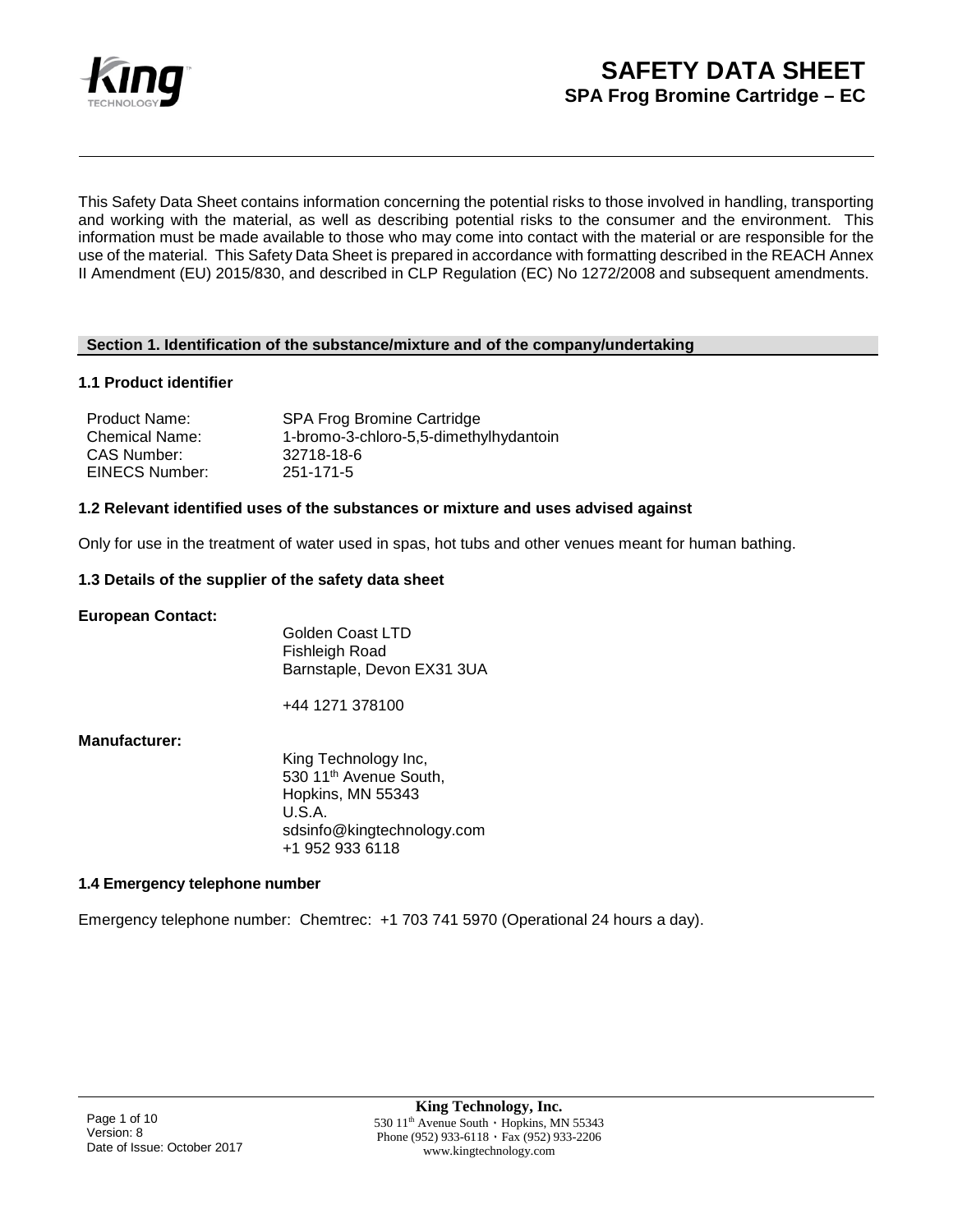

## **Section 2. Hazards Identification**

## **SUBSTANCE:**

## **2.1 Classification of the substance**

| <b>Classification according to</b>    | Ox. Sol. 3; H272 May intensify fire; oxidizer                |  |
|---------------------------------------|--------------------------------------------------------------|--|
| <b>Regulation (EC) No. 1272/2008.</b> | Acute Tox 4; H302 Harmful if swallowed.                      |  |
|                                       | Skin Corr. 1B; H314 Causes severe skin burns and eye damage. |  |
|                                       | Skin Sens. 1; H317 May cause an allergic skin reaction.      |  |
|                                       | Aquatic Acute; 1 H400 Very toxic to aquatic life.            |  |
|                                       | EUH031; Contact with acids liberates toxic gases.            |  |

## **2.2 Label elements**

**Regulation (EC) No 1272/2008:**



**Signal word**  Danger

## **Hazard Statements**

| H <sub>272</sub> : | May intensify fire; oxidizer             |
|--------------------|------------------------------------------|
| H302:              | Harmful if swallowed.                    |
| H314:              | Causes severe skin burns and eye damage. |
| H317:              | May cause an allergic skin reaction.     |
| H400:              | Very toxic to aquatic life.              |
| <b>EUH031</b>      | Contact with acids liberates toxic gas.  |

### **Precautionary statements:**

| P210:                | Keep away from heat, hot surfaces, sparks, open flames, and other ignition sources. |
|----------------------|-------------------------------------------------------------------------------------|
|                      |                                                                                     |
|                      | No smoking.                                                                         |
| P220:                | Keep/Store away from combustible materials.                                         |
| P221:                | Take any precaution to avoid mixing with combustibles.                              |
| P260:                | Do not breathe dust/fumes/gas/mist/vapours/spray.                                   |
| P273:                | Avoid release to the environment.                                                   |
| P280:                | Wear protective gloves/protective clothing/eye protection/face protection.          |
| P301+P330+P331+P312: | IF SWALLOWED: Rinse mouth. DO NOT induce vomiting. Call a POISON CENTER             |
|                      | or doctor/physician if you feel unwell.                                             |
| P303+P361+P353:      | IF ON SKIN (or hair): Immediately remove all contaminated clothing. Rinse skin with |
|                      | water/shower.                                                                       |
| P304+P340:           | IF INHALED: Remove person to fresh air and keep comfortable for breathing           |
| P305+P351+P338:      | IF IN EYES: Rinse cautiously with water for several minutes. Remove contact         |
|                      | lenses, if present and easy to do. Continue rinsing.                                |
| P310:                | Immediately call Poison Control Center or doctor.                                   |

Page 2 of 10 Version: 8 Date of Issue: October 2017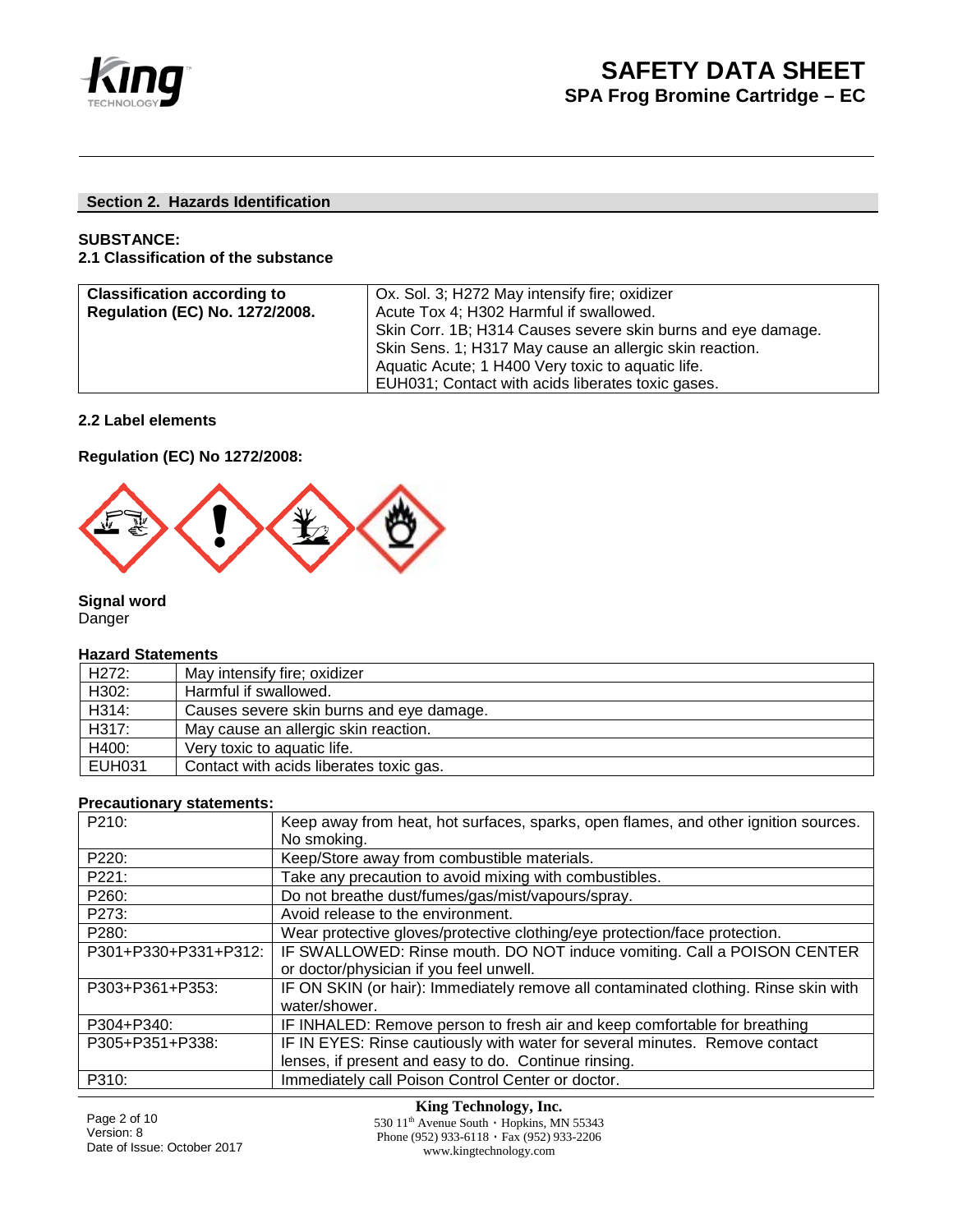

| P333+P313:   | If skin irritation or rash occurs get medical advice/attention.                    |
|--------------|------------------------------------------------------------------------------------|
| P362+P364:   | Remove all contaminated clothing and thoroughly wash before reuse.                 |
| P370 + P378: | In case of fire: use foam, carbon dioxide, dry powder, or water fog to extinguish. |
| P391:        | Collect spillage.                                                                  |
| P405:        | Store locked up.                                                                   |

## **2.3 Other hazards**

May form explosible dust-air mixture if disbursed.

| <b>DP</b><br>,pv.<br>۰ъ.<br>_ | PR 1<br><b>NPVB</b><br>Nοι<br>expected<br>$+$ $\sim$<br>be<br>- LU<br>- |
|-------------------------------|-------------------------------------------------------------------------|

## **Section 3. Composition/Information on ingredients.**

| <b>Name</b>                                      | <b>CAS Number</b> | <b>EINECS</b><br><b>Number</b> | $\%$<br><b>Composition</b> | <b>Classification according</b><br>to Regulation (EC)<br>No. 1272/2008                                                       | <b>REACH</b><br><b>Registration</b><br><b>Number</b> |
|--------------------------------------------------|-------------------|--------------------------------|----------------------------|------------------------------------------------------------------------------------------------------------------------------|------------------------------------------------------|
| 1-bromo-3-chloro-<br>$5,5-$<br>dimethylhydantoin | 32718-18-6        | 251-171-5                      | 96-99.5%                   | Ox. Sol. 3 H272<br>Acute Tox. 4 H302<br>Acute Tox, 4 H332<br>Skin Corr. 1B H314<br>Skin Sens. 1 H317<br>Aquatic Acute 1 H400 | N/A                                                  |

## **Section 4. First Aid Measures**

## **4.1 Description of first aid measures**

#### **Inhalation**

Remove victim to fresh air. Keep victim warm and at rest, preferably in a comfortable upright sitting position. Seek immediate medical attention.

#### **Skin contact**

Take off all contaminated clothing. Immediately flush the skin immediately with plenty of water; continue for 15-20 minutes. Seek medical attention if irritation persists after washing.

#### **Accidental eye contact**

Flush eyes with water thoroughly and continuously for at least 15 minutes. Keep eyes wide open while rinsing. Protect unharmed eye. If there are signs of irritation or other symptoms, seek medical attention.

#### **Ingestion**

Do not induce vomiting. Clean mouth with water and drink plenty of water afterwards. Do not give anything by mouth to an unconscious person. Seek medical attention immediately.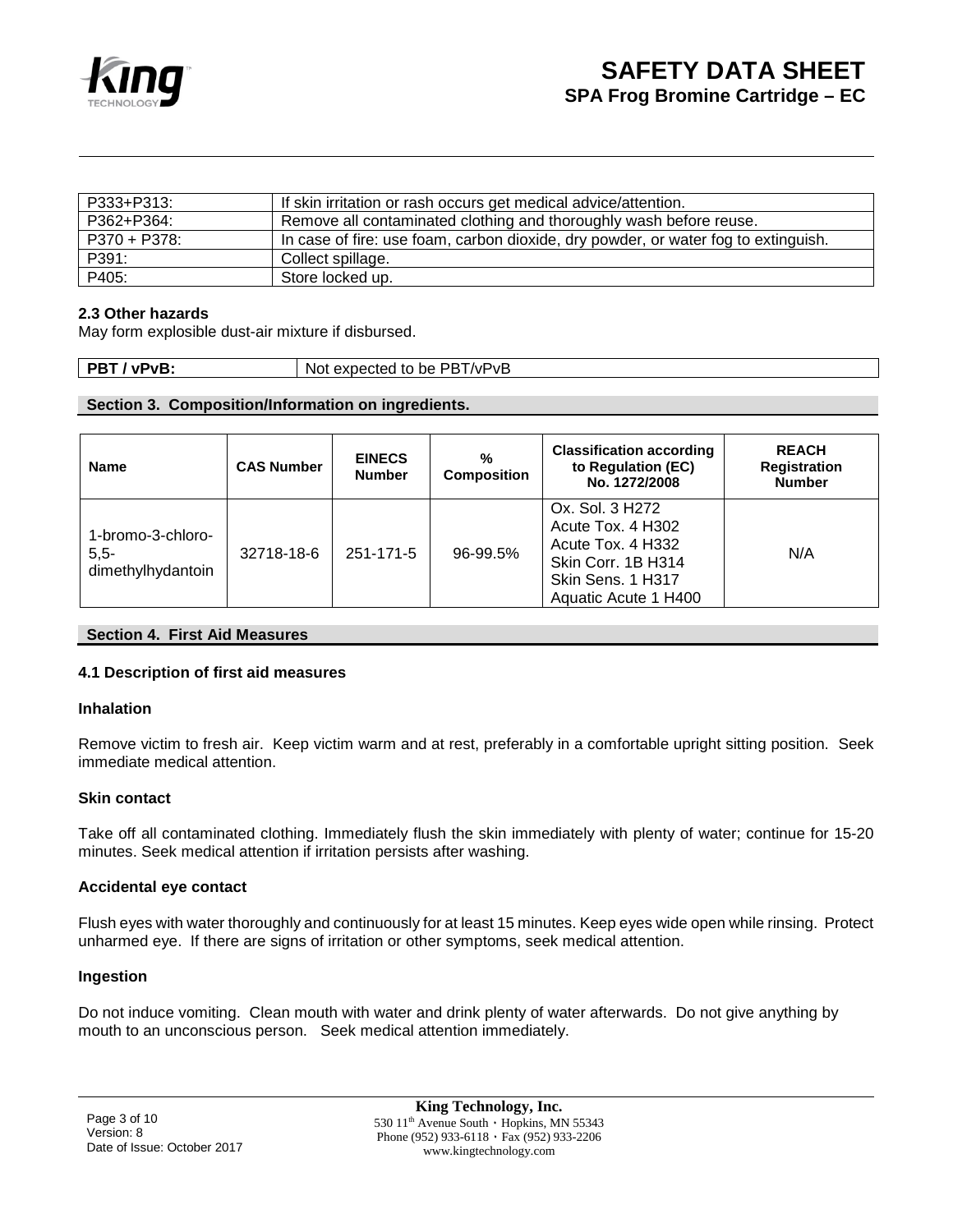

## **4.2 Most important symptoms and effects, both acute and delayed**

| -Ocular        | Corrosive.                                       |
|----------------|--------------------------------------------------|
| -Dermal        | Corrosive. Exposure to wet skin may cause burns. |
| -Inhalation    | Irritant to upper respiratory tract.             |
| -Ingestion     | Harmful if swallowed.                            |
| -Sensitization | May cause skin sensitization.                    |

#### **4.3 Indication of any immediate medical attention and special treatment needed**

Please refer to the recommendations provided in Section 4.1.

#### **Section 5. Firefighting Measures**

#### **5.1 Extinguishing media**

Dry powder, carbon dioxide, or water spray. Water spray may be ineffective. In case of exothermic decomposition and appearance of smoke, water should be used to suppress it. Do not use dry chemical extinguisher containing ammonia compounds.

#### **5.2 Special hazards arising from the substance or mixture**

Fire may cause the formation of toxic gases. On combustion, hazardous products may include toxic gases/vapours/fumes of bromine or chlorine and oxides of carbon or nitrogen.

#### **5.3 Advice for fire-fighters**

Cool containers with water spray. In closed stores, provide fire fighters with self-contained breathing apparatus in positive pressure mode.

#### **Section 6. Accidental Release Measures**

#### **6.1 Personal precautions, protective equipment and emergency procedures**

Evacuate area. Use respirator with combined filter (inorganic gas and dust), gloves, chemical safety goggles and body covering clothes. If material is decomposing, use self-contained breathing apparatus and a fully encapsulated suit. Wash thoroughly after dealing with a spillage.

#### **6.2 Environmental precautions**

Provide ventilation and confine spill. Do not allow runoff to sewers. The treated water should not be discharged directly to surface waters.

#### **6.3 Methods and material for containment and cleaning up**

Collect any spilled material and reclaim or dispose of in sealed containers in licensed waste. Avoid generation and spreading of dust. Avoid contact with water while the product is in storage. If the product is released prior to use, it should be recovered dry prior to the use of water in the final clean up.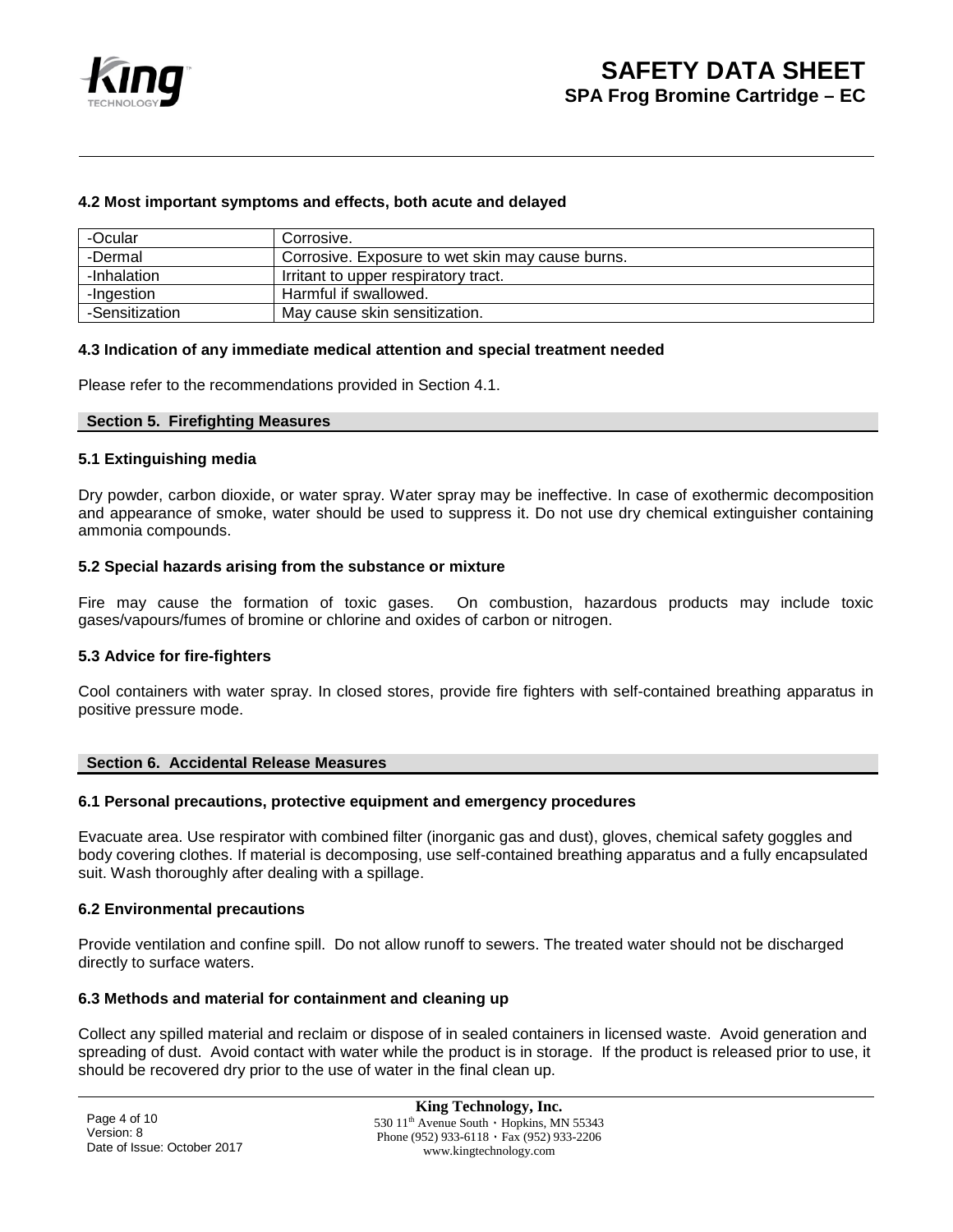

### **6.4 Reference to other sections**

Refer to section 8 and/or Section 13 of SDS for personal protection details.

### **Section 7. Handling and Storage**

### **7.1 Precautions for safe handling**

Avoid handling product in a way that dust may be formed. If air contamination is above accepted levels, use an approved respirator. Do not use in a confined space without adequate ventilation and/or respirator. Avoid spillages and any contact with the skin or eyes.

### **7.2 Condition for safe storage, including any incompatibilities**

Keep in original container. Keep container closed when not in use. Keep in a cool, dry, ventilated storage place. Protect from light, including direct sun rays. Avoid contact with any acids and combustible materials.

### **7.3 Specific end use(s)**

The product is only for use in spas and hot tubs.

#### **Section 8. Exposure Controls/Personal Protection**

#### **8.1 Control parameters**

| Components                                                      | Weight % | <b>ACGIH-TLV Data</b> | UK (WEL) – TWA | <b>Germany MAK</b><br>(TRGS 900) data |
|-----------------------------------------------------------------|----------|-----------------------|----------------|---------------------------------------|
| 1-bromo-3-chloro-<br>$5.5 -$<br>dimethylhydantoin<br>32718-18-6 | 96-99.5% | Not determined        | Not determined | Not determined                        |

| Manufacturer's TLV-TWA Recommendation | $0.01$ mg/m <sup>3</sup> |
|---------------------------------------|--------------------------|
| Manufacturer's Recommendation         | 0.01 mg/m <sup>3</sup>   |

## **8.2 Exposure controls**

#### **Appropriate Engineering Controls**

Use appropriate engineering controls in the form of adequate ventilation to reduce air contamination to permissible exposure levels in the event that dust particles may migrate to the grooves and divots of the cartridge moulding during setting of the cartridge to the required setting.

#### **Respiratory protection**

All handling operations should take place in well ventilated areas, with the use of specific dust masks if required in non-ventilated areas in the event that dust particles may migrate to the grooves and divots of the cartridge moulding.

#### **Hand protection**

Suitable gloves should be worn. Suitable gloves to provide short-term protection from splashes include those made from rubber, neoprene or PVC. Gloves should be discarded and replaced if signs of degradation are observed.

Page 5 of 10 Version: 8 Date of Issue: October 2017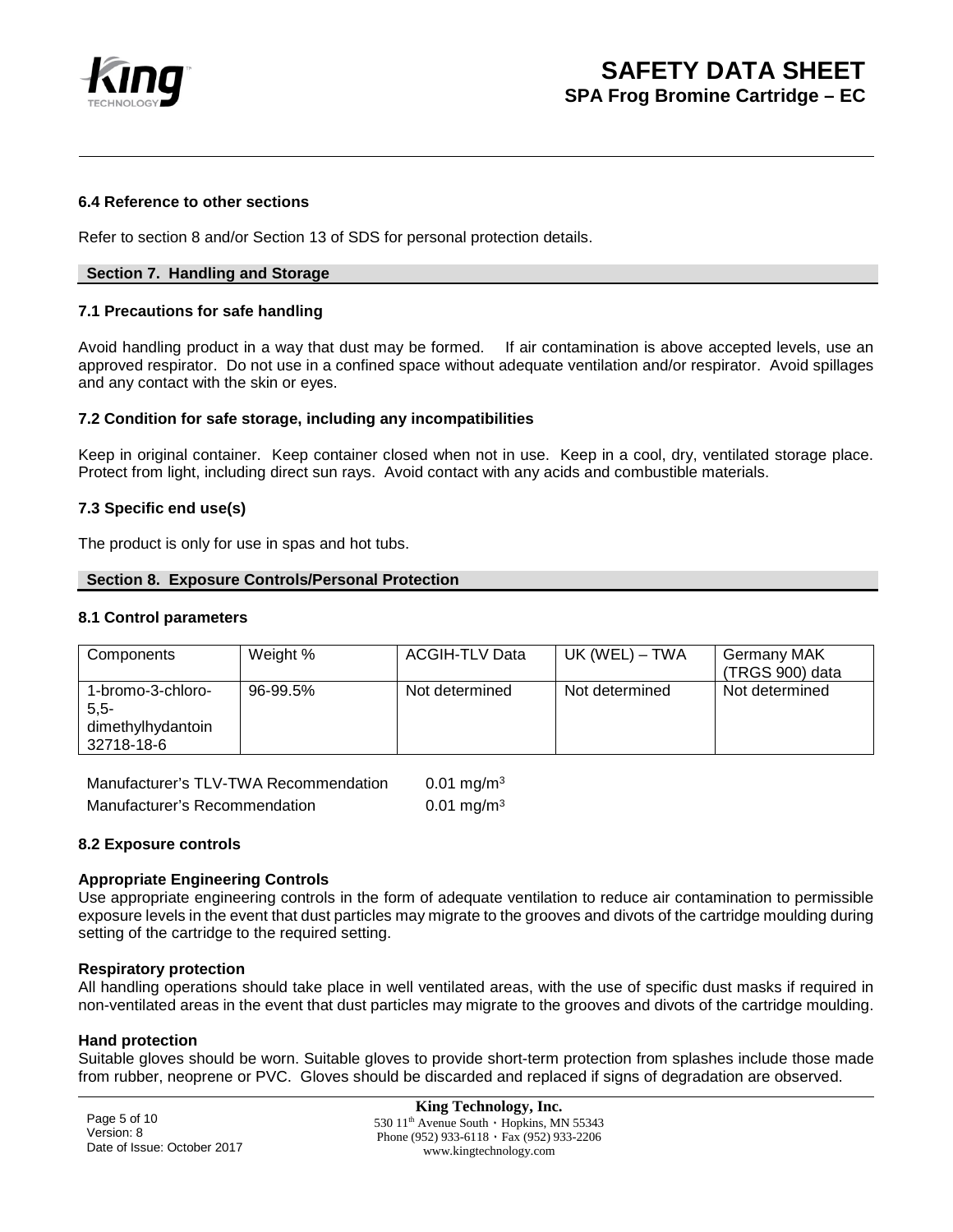

## **Eye protection**

Wear approved safety goggles or face shield. **Skin protection** Wear appropriate protective clothing (overalls) to prevent any possibility of skin contact.

**Thermal Hazards** No information provided.

## **Environmental Exposure Controls**

No additional information provided.

## **Section 9. Physical and Chemical Properties**

## **9.1 Information on basic physical and chemical properties**

| Appearance:                            | Off-white granular solid.                                           |
|----------------------------------------|---------------------------------------------------------------------|
| Odour:                                 | Slight odour                                                        |
| <b>Odour Threshold:</b>                | Lower $=$ not applicable                                            |
|                                        | Upper $=$ not applicable                                            |
| pH:                                    | 3.5 (diluted solution)                                              |
| <b>Melting point/range:</b>            | Not applicable (decomposes)                                         |
| <b>Boiling point/range:</b>            | Not applicable                                                      |
| <b>Decomposition temperature:</b>      | $160^{\circ}$ C                                                     |
| <b>Flash point:</b>                    | Not applicable                                                      |
| <b>Flammability/Explosion Limits:</b>  | Not available                                                       |
| Evaporation rate (ether $= 1$ ):       | Not applicable under standard conditions                            |
| Vapour pressure:                       | $9.35x10(-3)$ Pa (25°C)                                             |
| Vapour density:                        | Not applicable under standard conditions                            |
| <b>Specific gravity:</b>               | $1.8 - 2.0$                                                         |
| Solubility:                            |                                                                     |
| - Solubility in water:                 | 0.22 g/100ml at 25°C                                                |
| - Solubility in other solvents:        | Benzene: 2.5 g/100ml at 25°C                                        |
| Partition coefficient (n-octane/water) | $Kow = <1$ (pH 5-9)                                                 |
| Auto-ignition temperature:             | Not available                                                       |
| <b>Viscosity:</b>                      | Not applicable                                                      |
| <b>Explosive properties:</b>           | Dust may form a weak explosive mixture with air (class St1), but is |
|                                        | considered insensitive to ignition from electrostatic discharges.   |
| <b>Oxidizing properties:</b>           | Expected to have oxidizing properties                               |
| <b>Particle size:</b>                  | Not available                                                       |
|                                        |                                                                     |

**9.2 Other information** No additional information.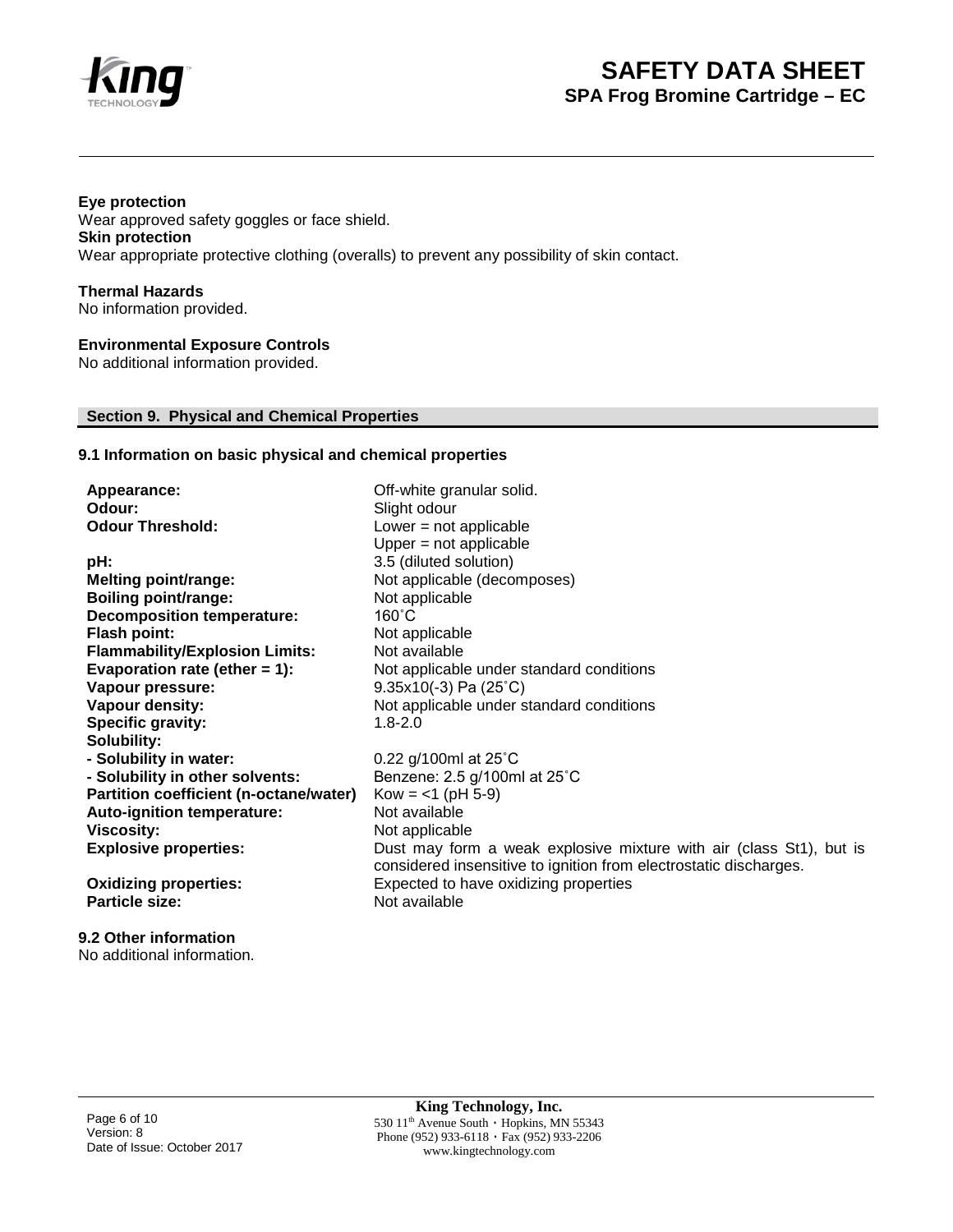

#### **Section 10. Stability and Reactivity**

### **10.1 Reactivity**

Combustible materials. Oxidizing agents. Bases.

### **10.2 Chemical stability**

Stable under normal conditions.

### **10.3 Possibility of hazardous reactions**

Will not polymerize. Contact with combustible materials may initiate decomposition of the material and emission of smoke.

### **10.4 Conditions to avoid**

Avoid contact with oxidisers or reducing agents, acids or alkalis. Avoid contact with moisture during storage.

### **10.5 Incompatible materials**

Bases. Oxidizing agents. Combustible organic materials.

### **10.6 Hazardous decomposition products**

Toxic gases, vapours or fumes of hydrogen bromide, bromine, hydrogen chloride and chlorine. Oxides of carbon and nitrogen may also be formed.

## **Section 11. Toxicological Information**

## **11.1 Information on toxicological effects**

#### **Acute Oral Toxicity:**

Following oral administration of the substance to rats, the LD<sub>50</sub> was determined to be 929 mg/kg.

## **Acute Dermal Toxicity:**

Following dermal application of the substance to the skin of rabbits, the LD<sub>50</sub> was determined to be >2000mg/kg.

#### **Skin Corrosion/Irritation:**

The substance is expected to cause burns.

## **Serious eye damage/irritation:**

The substance is expected to cause burns.

## **Respiratory or skin sensitisation:**

No information available. Based on available data the classification criteria are not met.

## **Carcinogenicity:**

Not expected to be carcinogenic.

#### **Germ cell Mutagenicity:**

A reverse bacterial mutagenicity study (Ames test) indicated negative results, meaning the substance is not mutagenic.

Page 7 of 10 Version: 8 Date of Issue: October 2017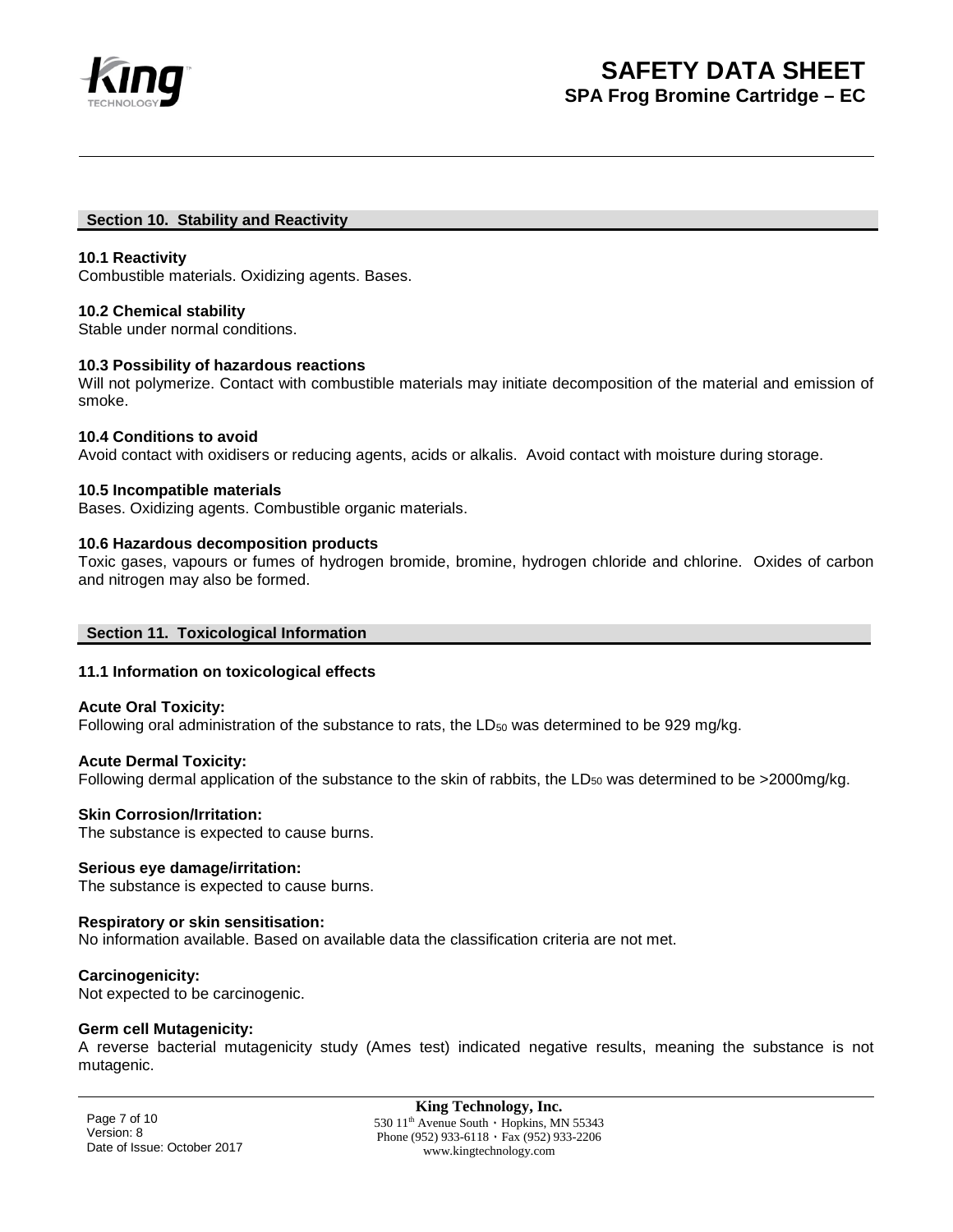

## **Reproductive toxicity:**

No information available. Based on available data the classification criteria are not met.

## **STOT-single exposure:**

No information available. Based on available data the classification criteria are not met.

#### **STOT-repeated exposure:**

No information available. Based on available data the classification criteria are not met.

#### **Aspiration hazard:**

No information available. Based on available data the classification criteria are not met.

#### **Route of exposure:**

The expected route of exposure is *via* the dermal route.

### **Symptoms related to the physical, chemical and toxicological characteristics:**

Following exposure to SPA Frog Bromine Cartridge, burns to the eyes and skin may result. If SPA Frog Bromine Cartridge is ingested, damage may be caused to internal organs.

### **Section 12. Ecological Information**

## **12.1 Toxicity**

| <b>Aquatic toxicity</b>                                         |                                                                          |
|-----------------------------------------------------------------|--------------------------------------------------------------------------|
| 96 hour - LC50, Fish                                            | 1.2 mg/l (Eastern oyster, Acute flow through)                            |
|                                                                 | 1.9 mg/l (Mysid shrimp, Acute flow through)                              |
|                                                                 | 0.4 mg/l (Rainbow trout, Static)<br>0.46 mg/l (Bluegill sunfish, Static) |
|                                                                 | 1.6 mg/l (Sheepshead minnow, Acute flow through)                         |
| 48 hour – LC50, Daphnia magna                                   | 0.75 mg/l (Static)                                                       |
| <b>Avian toxicity</b>                                           |                                                                          |
| Oral LD50, Bobwhite quail                                       | 1839 mg/l                                                                |
| Dietary LC50, Mallard duck                                      | >5620 ppm                                                                |
| Dietary LC50, Bobwhite quail                                    | >5620 ppm                                                                |
| 12.2 Persistence and degradability<br>Degradable by hydrolysis. |                                                                          |
| 12.3 Bioaccumulative potential                                  |                                                                          |
| Expected to be of low bioaccumulative potential.                |                                                                          |

# **12.4 Mobility in soil**

No information provided.

# **12.5 Results of PBT and vPvB assessment**

Since the substance is regulated under BPR, Regulation (EU) 528/2012, there is no PBT and vPvB assessment presented in the same format as per the REACH Regulation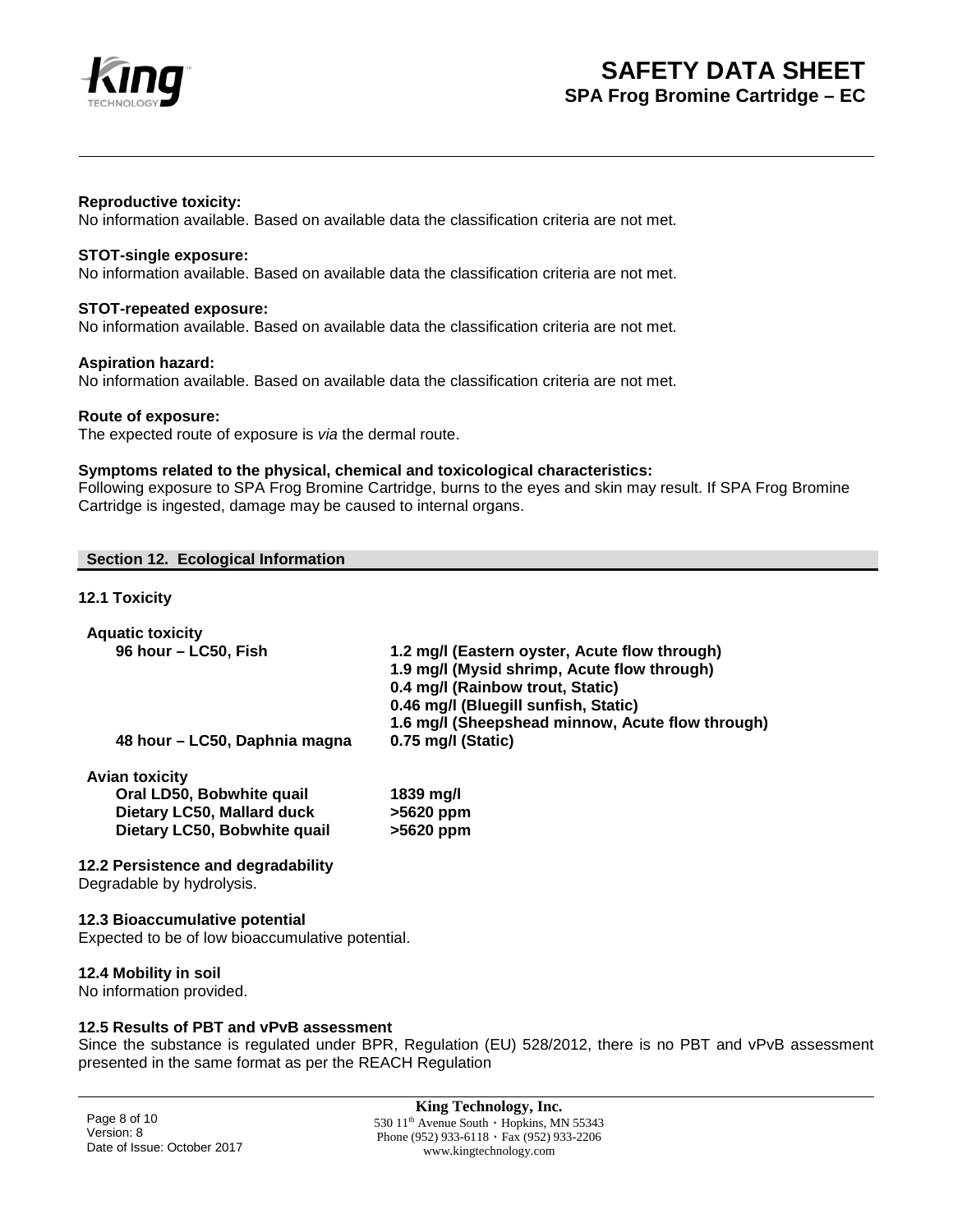

## **12.6 Other adverse effects**

Not applicable.

## **Section 13. Disposal Considerations**

## **13.1 Waste treatment methods**

**Disposal of product:** Dispose of in accordance with all waste regulations at a legal waste disposal facility. Do not reuse empty containers. Rinse thoroughly before discarding.

**Disposal of packaging**: Dispose of packaging with residue of product in the same manner as the product. Dispose of in accordance with all waste regulations at a legal waste disposal facility.

**Waste Code**: EAL 200129

## **Section 14. Transport Information**

**14.1 UN number** UN3085

**14.2 UN proper shipping name** Oxidising Solid, Corrosive, N.O.S. (contains 1-bromo-3-chlor-5, 5-dimethylhydantoin)

**14.3 Transport hazard class(es)** 5.1+8

**14.4 Packing group** III

**14.5 Environmental hazards**

Yes

**14.6 Special precautions for user**

No additional information

# **14.7 Transport in bulk according to Annex II of MARPOL73/78 and the IBC Code**

No additional information provided.

## **Section 15. Regulatory Information**

**15.1 Safety, health and environmental regulations/legislation specific for the substance or mixture** No information provided**.** Going through active BPR regulation registration process.

## **15.2 Chemical safety assessment**

Not applicable as substance is being regulated in accordance with BPR 528/2012.

## **15.3 Use Biocides safely**